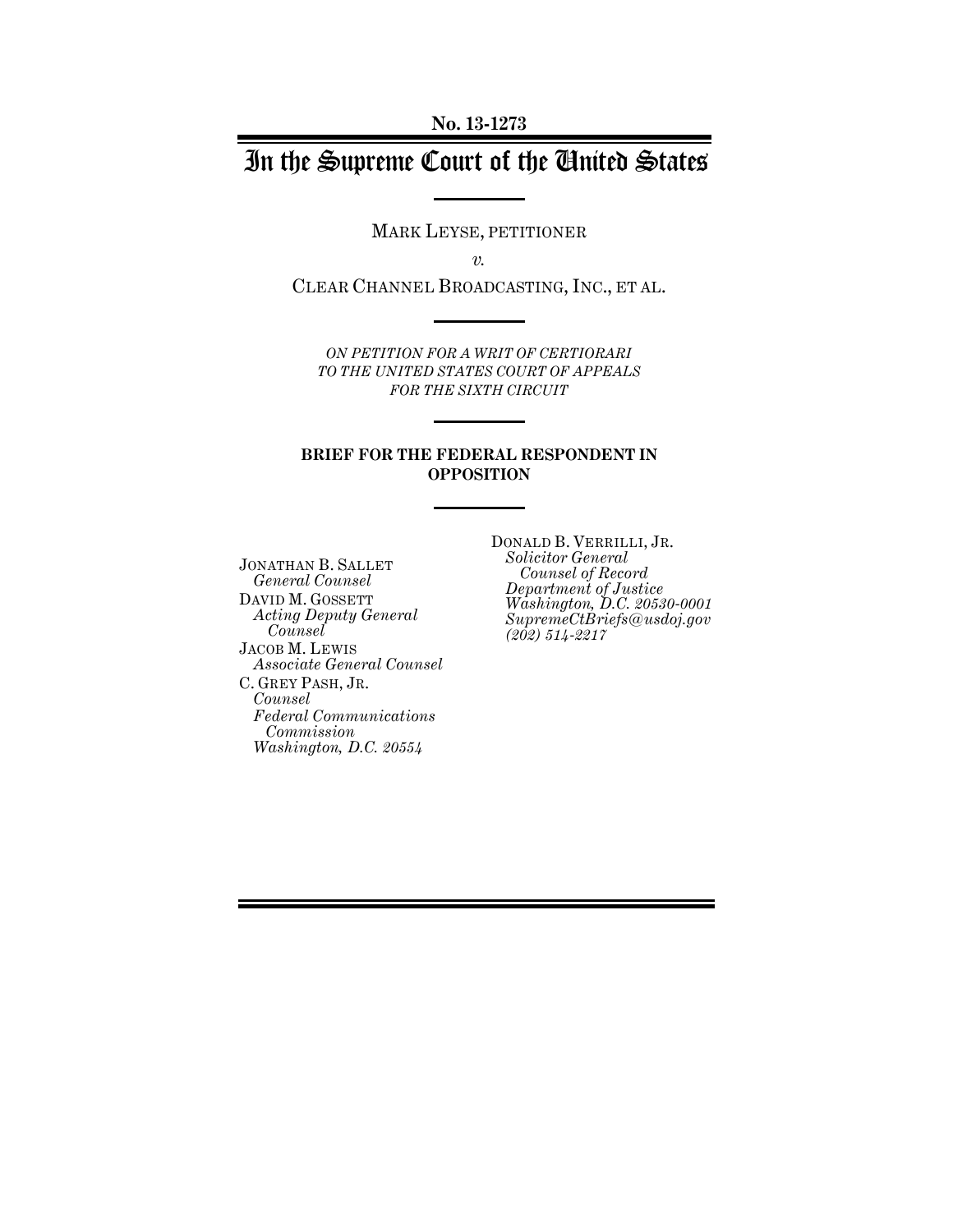#### **QUESTIONS PRESENTED**

1. Whether a prerecorded telephone message from a local radio station to a residential phone line generally promoting the radio station violates the Telephone Consumer Protection Act of 1991 (TCPA), Pub. L. No. 102-243, 105 Stat. 2394, and the implementing regulations of the Federal Communications Commission (FCC).

2. Whether the district court lacked jurisdiction to consider the validity of the FCC regulations implementing the TCPA, in light of the exclusive jurisdiction of the courts of appeals "to enjoin, set aside, suspend (in whole or in part), or to determine the validity of \* \* \* all final orders" of the FCC. 28 U.S.C. 2342 and (1).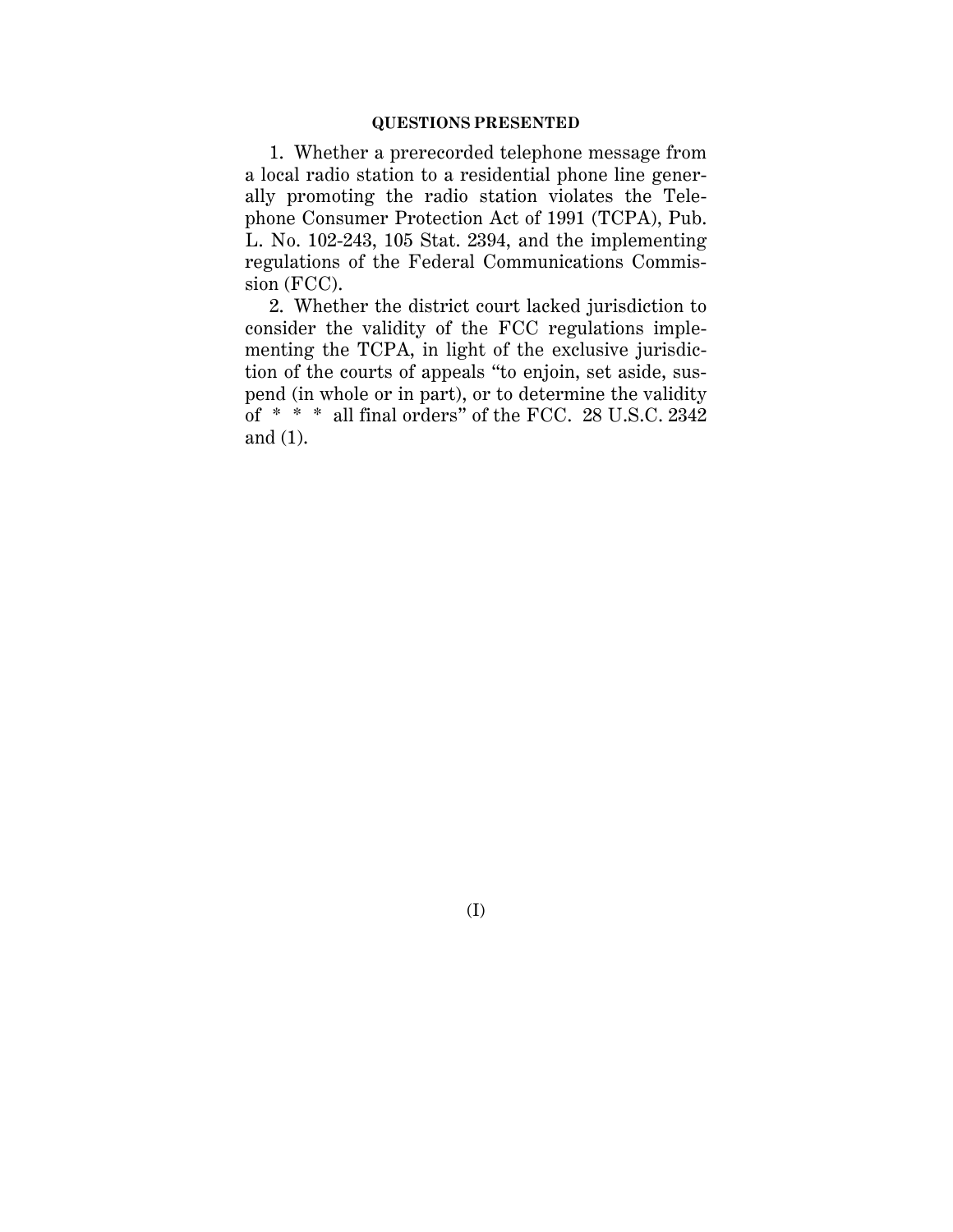## **PARTIES TO THE PROCEEDING**

In addition to the parties listed in the caption, the Federal Communications Commission intervened in the court of appeals and is a respondent in this Court.

(II)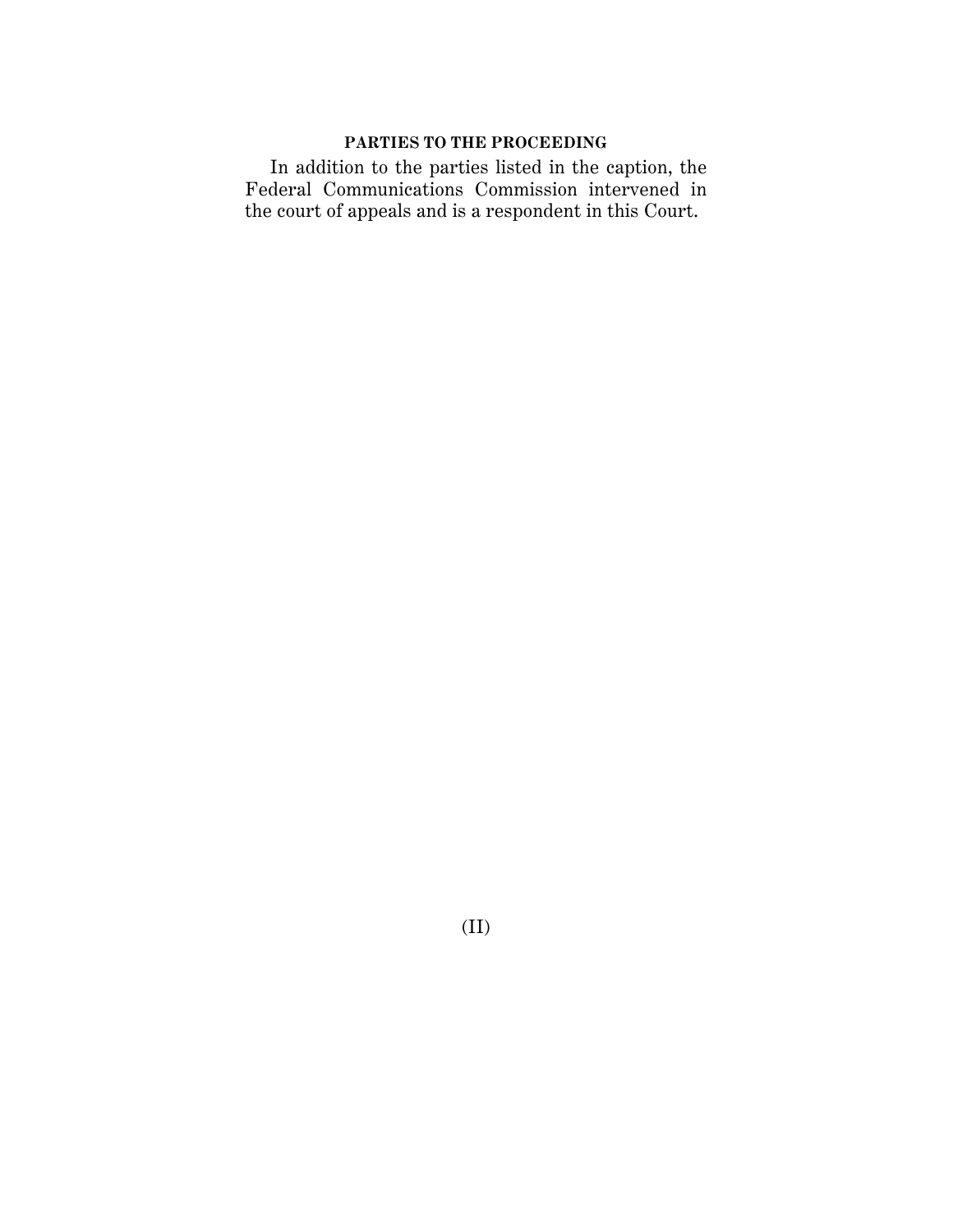## **TABLE OF CONTENTS**

Page

## **TABLE OF AUTHORITIES**

## Cases:

| <i>Bywater Neighborhood Ass'n v. Tricarico, 879 F.2d</i> |
|----------------------------------------------------------|
| 165 (5th Cir. 1989), cert. denied, 494 U.S. 1004         |
|                                                          |
| CE Designs Ltd. v. Prism Bus. Media, Inc., 606 F.3d      |
| 443 (7th Cir. 2010), cert. denied, 131 S. Ct. 933        |
|                                                          |
| Chase Bank USA, N.A. v. McCoy, 131 S. Ct. 871            |
|                                                          |
| City of Peoria v. Gen. Elec. Cablevision Corp., 690      |
|                                                          |
| Daniels v. Union Pac. R. Co., 530 F.3d 936 (D.C. Cir.    |
|                                                          |
| FCC v. ITT World Commnc'n, Inc., 466 U.S. 463            |
|                                                          |
| Leyse v. Clear Channel Broad., Inc.,                     |
| No. 05 CV 6031 HB, 2006 WL 23480                         |
| (S.D.N.Y. 2006), aff'd, 301 Fed. Appx. 20                |
|                                                          |
|                                                          |
|                                                          |
| Nack v. Walberg, 715 F.3d 680 (8th Cir. 2013),           |
|                                                          |
| NextWave Personal Commnc'n, In re, 200 F.3d 43           |
| (2d Cir. 1999), cert. denied, 531 U.S. 924 (2000) 12     |

## (III)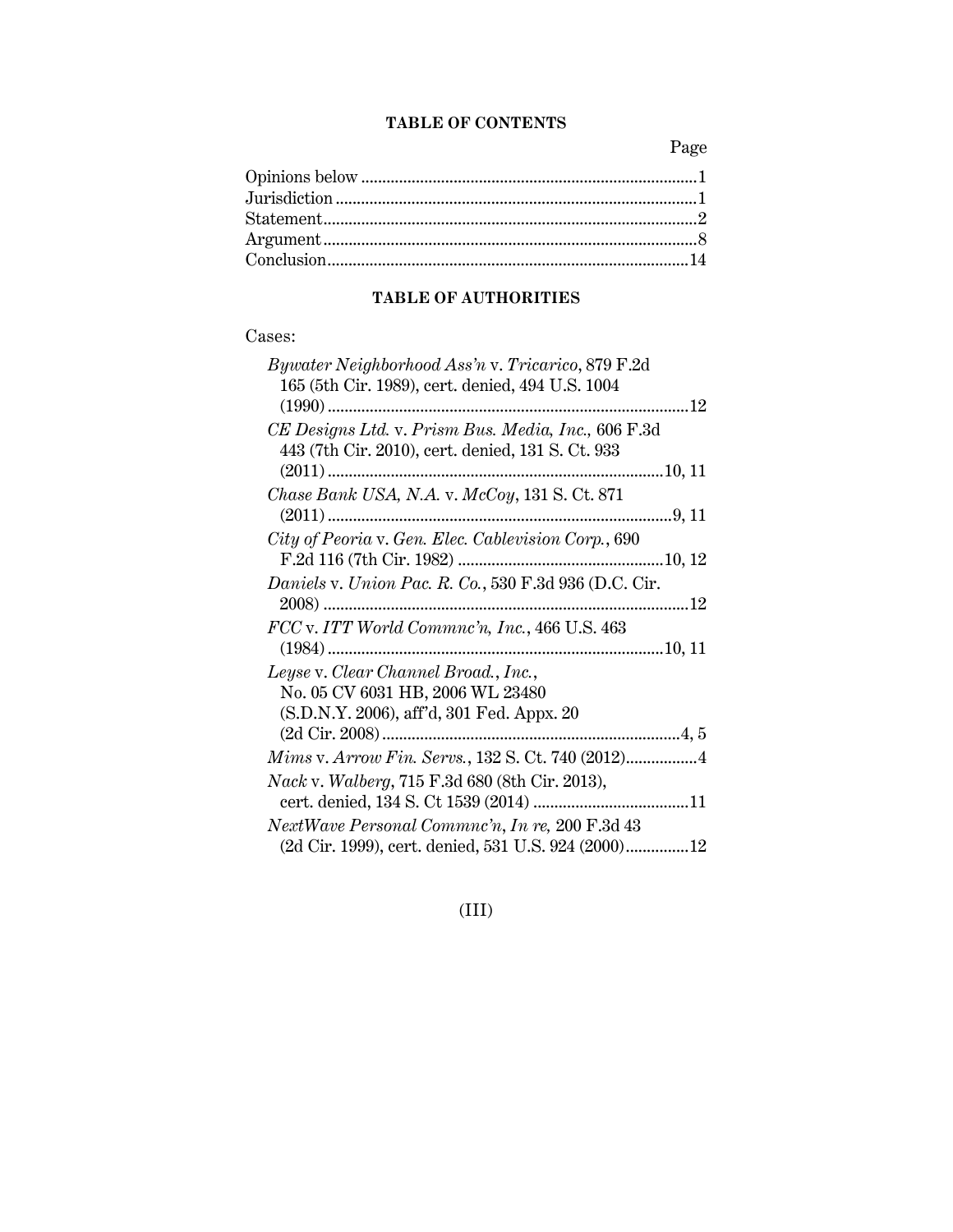| Cases-Continued:                                                                                          | Page |
|-----------------------------------------------------------------------------------------------------------|------|
| Qwest Corp. v. Public Utils. Comm'n, 479 F.3d 1184<br>(10th Cir. 2007)                                    | 11   |
| Self v. BellSouth Mobility, Inc., 700 F.453                                                               |      |
| Shady Grove Orthopedic Assocs., P.A. v. Allstate                                                          |      |
| Telecommunications Research & Action Ctr. v. FCC,<br>750 F.2d 70 (D.C. Cir. 1984), cert. denied, 490 U.S. |      |
| United States v. Any & All Radio Station Trans-<br>mission Equip., 207 F.3d 458 (8th Cir. 2000),          |      |
| United States v. Dunifer, 219 F.3d 1004 (9th Cir.                                                         | . 12 |
| United States v. Interlink Sys., Inc., 984 F.2d 79                                                        |      |
| US West Commc'ns, Inc. v. Hamilton, 224 F.3d 1049<br>(9th Cir. 2000)                                      | 9    |
| Vonage Holdings Corp. v. Minnesota PUC, 394 F.3d                                                          |      |
|                                                                                                           |      |

Statutes and regulations:

| Communications Act of 1934, 47 U.S.C. 151 et seq.: |  |
|----------------------------------------------------|--|
|                                                    |  |
|                                                    |  |
| Hobbs Act, 28 U.S.C. 2341, et seq.:                |  |
|                                                    |  |
|                                                    |  |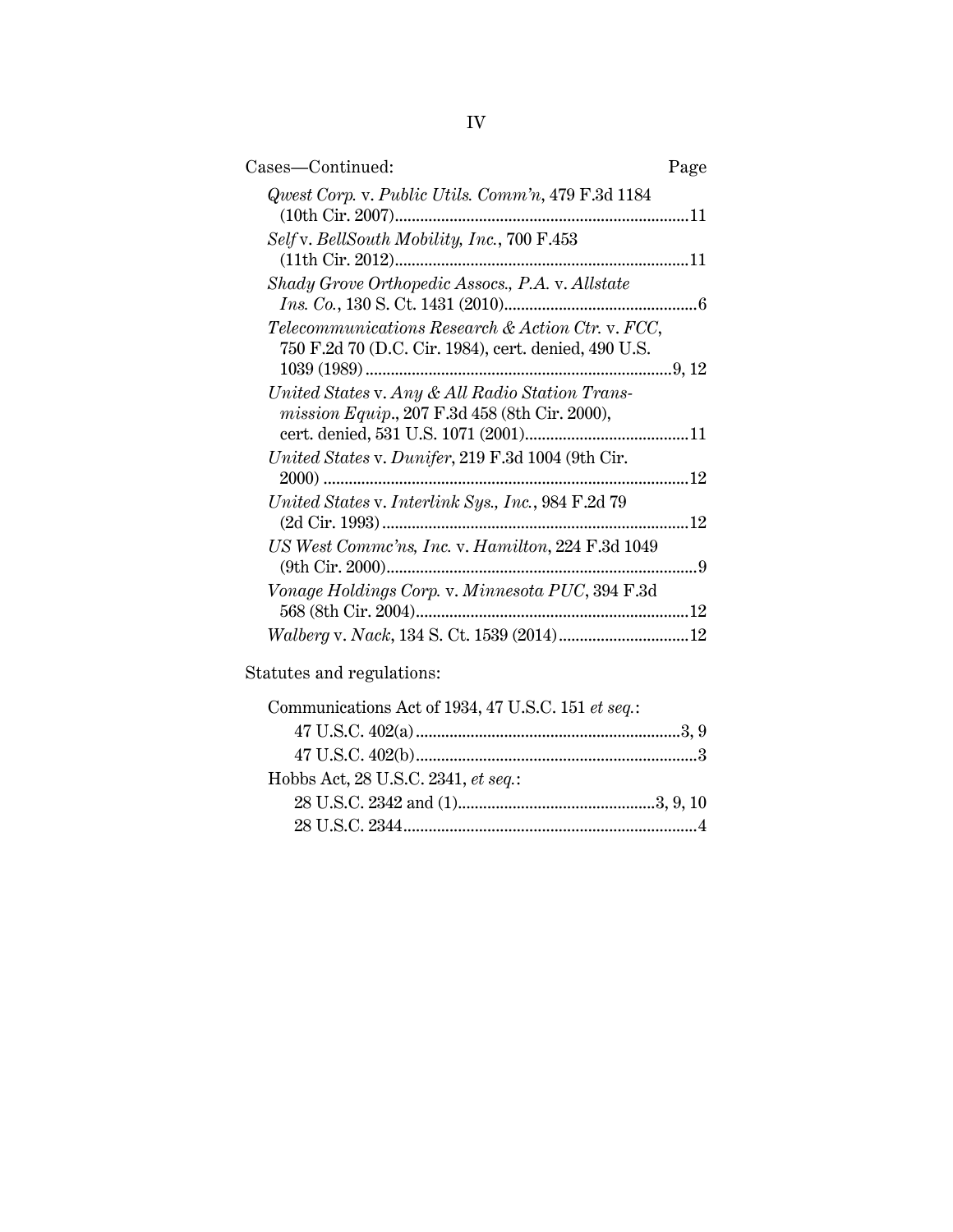| Statutes and regulations—Continued:                | Page |
|----------------------------------------------------|------|
| Telephone Consumer Protection Act of 1991, Pub. L. |      |
| 102-243, 105 Stat. 2394, 47 U.S.C. 227 et seq.:    |      |
|                                                    |      |
|                                                    |      |
|                                                    |      |
|                                                    |      |
|                                                    |      |
|                                                    |      |
|                                                    |      |
|                                                    |      |
| 47 C.F.R.:                                         |      |
|                                                    |      |
|                                                    |      |
|                                                    |      |

### Miscellaneous:

| Rules and Regulations Implementing the Telephone |  |
|--------------------------------------------------|--|
| Consumer Protection Act of 1991:                 |  |
|                                                  |  |
|                                                  |  |
|                                                  |  |
|                                                  |  |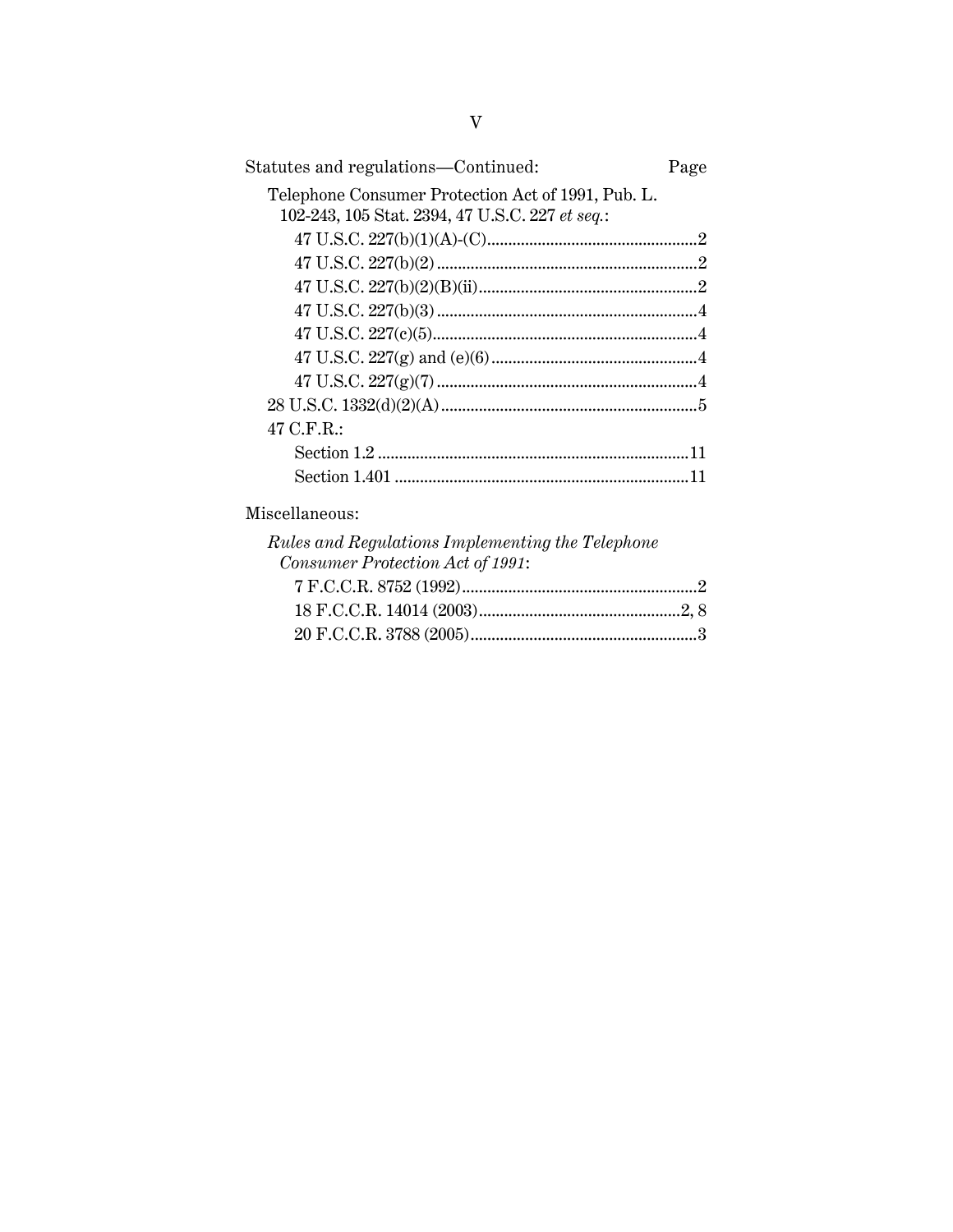## In the Supreme Court of the United States

No. 13-1273

MARK LEYSE, PETITIONER

*v.*

CLEAR CHANNEL BROADCASTING, INC., ET AL.

*ON PETITION FOR A WRIT OF CERTIORARI TO THE UNITED STATES COURT OF APPEALS FOR THE SIXTH CIRCUIT* 

#### **BRIEF FOR THE FEDERAL RESPONDENT IN OPPOSITION**

#### **OPINIONS BELOW**

The opinion of the court of appeals (Pet. App. 1a-33a) is not published in the *Federal Reporter* but is reprinted in 545 Fed. Appx. 444. An earlier, superseded opinion of the court of appeals (Pet. App. 34a-71a) is reported at 697 F.3d 360. The opinion and order of the district court (Pet. App. 72a-79a) is not reported in the *Federal Supplement* but is available at 2010 WL 2253646.

#### **JURISDICTION**

The amended judgment of the court of appeals was entered on November 5, 2013. A petition for rehearing was denied on January 23, 2014 (Pet. App. 80a-81a). The petition for a writ of certiorari was filed on April 17, 2014. The jurisdiction of this Court is invoked under 28 U.S.C. 1254(1).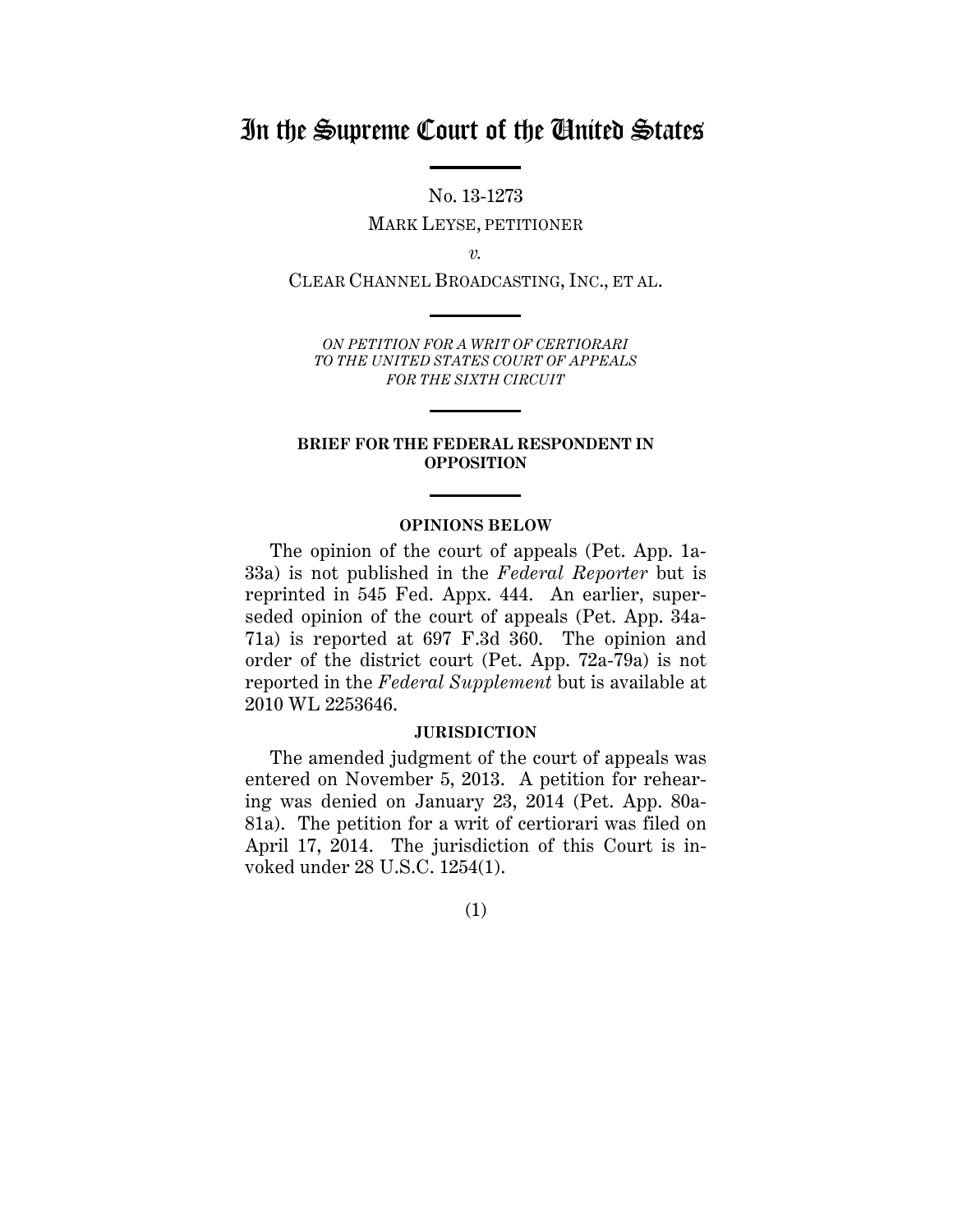#### **STATEMENT**

1. The Telephone Consumer Protection Act of 1991 (TCPA), Pub. L. No. 102-243, 105 Stat. 2394, prohibits specific types of telephone calls using automatic telephone dialing equipment or prerecorded messages including calls to mobile phones and calls to residential lines without the recipient's consent—as well as unsolicited advertisements transmitted by fax. 47 U.S.C.  $227(b)(1)(A)-(C)$ . The TCPA authorizes the Federal Communications Commission (Commission or FCC) to prescribe implementing regulations. 47 U.S.C. 227(b)(2). In particular, the Commission may by regulation exempt from the general prohibition on calls to residential lines "such classes or categories of calls made for commercial purposes as the Commission determines (I) will not adversely affect the privacy rights that this section is intended to protect; and (II) do not include the transmission of any unsolicited advertisement." 47 U.S.C. 227(b)(2)(B)(ii).

Exercising that exemption authority, the Commission has excepted from the statutory ban on unsolicited calls using automatic dialers or prerecorded messages calls that are "made for a commercial purpose, but d[o] not include the transmission of any unsolicited advertisement." *Rules and Regulations Implementing the Telephone Consumer Protection Act of 1991,* 7 FCC Rcd. 8752, 8791 (1992) (*1992 TCPA Order*). In 2003, the Commission clarified how that general rule applies to certain prerecorded telephone messages from over-the-air television and radio broadcasters. See *Rules and Regulations Implementing the Telephone Consumer Protection Act of 1991*, 18 FCC Rcd. 14014, 14100-14101 ¶ 145 (2003) (*2003 TCPA Order*). The Commission explained that, "if the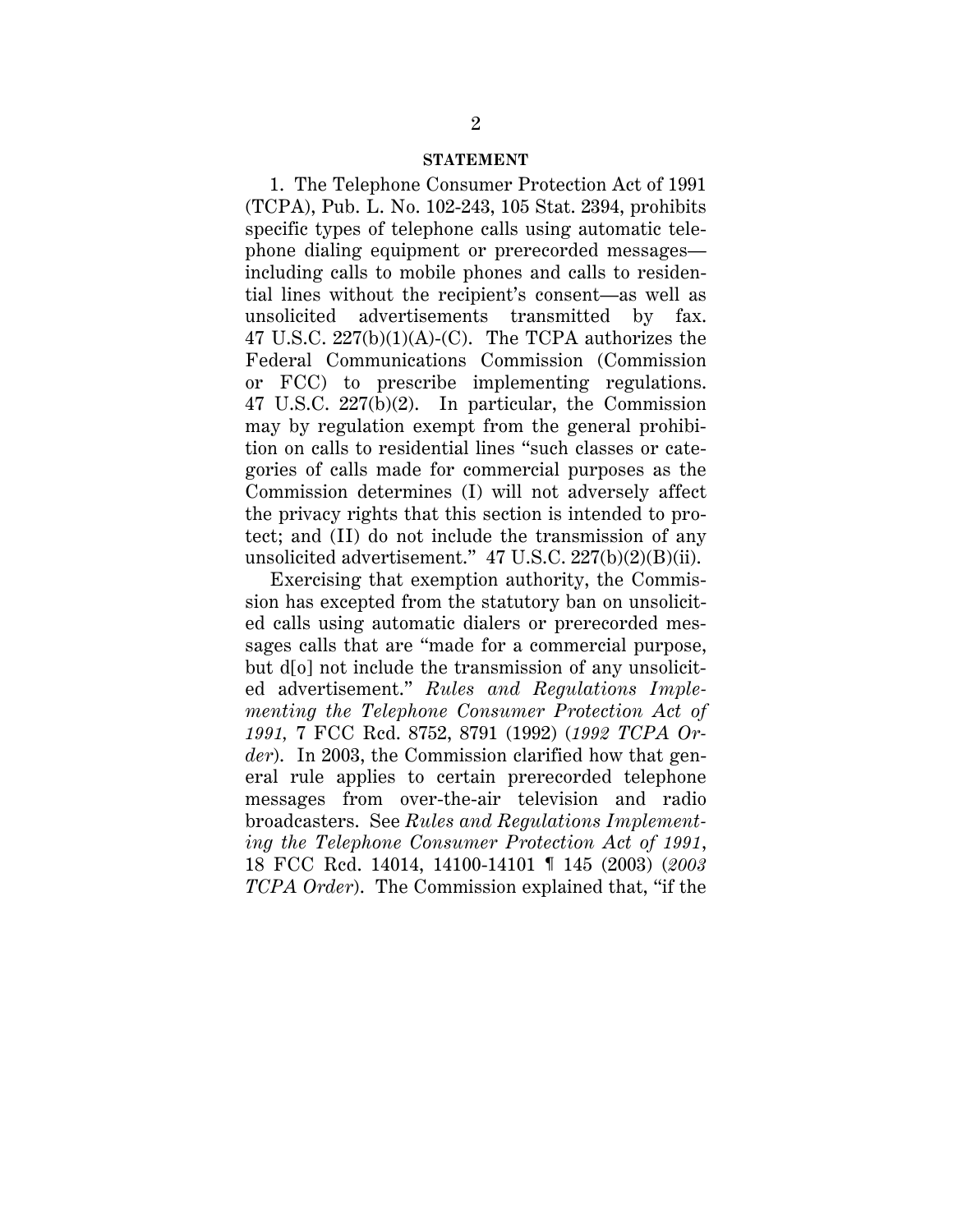purpose of the message is merely to invite a consumer to listen to or view a broadcast, such message is permitted under the current rules as a commercial call that 'does not include the transmission of any unsolicited advertisement,'" *id.* at 14101 ¶ 145, and thus would be exempt from the general ban. No party sought judicial review of the *2003 TCPA Order*. One party asked the Commission to reconsider its decision, but the Commission declined and reaffirmed its prior determination. *Rules and Regulations Implementing the Telephone Consumer Protection Act of 1991*, 20 FCC Rcd. 3788, 3805-3806 ¶¶ 42-44 (2005).

2. The Communications Act of 1934, 47 U.S.C. 151 *et seq.*, establishes the exclusive mechanism for challenging the validity of orders issued by the FCC. That statute specifies that "[a]ny proceeding to enjoin, set aside, annul, or suspend any order of the Commission under this chapter  $* * *$  shall be brought as provided by and in the manner prescribed in chapter 158 of title 28," United States Code. 47 U.S.C.  $402(a)$ .<sup>1</sup> The cross-referenced chapter of the United States Code, the Administrative Orders Review Act (Hobbs Act), provides in relevant part that "[t]he court of appeals \* \* \* has exclusive jurisdiction to enjoin, set aside, suspend (in whole or in part), or to determine the validity of \* \* \* all final orders of the Federal Communications Commission made reviewable by [47 U.S.C. 402(a)]." 28 U.S.C. 2342 and (1). The Hobbs Act specifies that "[a]ny party aggrieved

<sup>1</sup> Judicial review of certain specified FCC decisions is governed by 47 U.S.C. 402(b), which vests exclusive jurisdiction in the Court of Appeals for the District of Columbia Circuit. Because the FCC orders at issue in this case are not among those specified decisions, Section 402(b) is inapplicable here.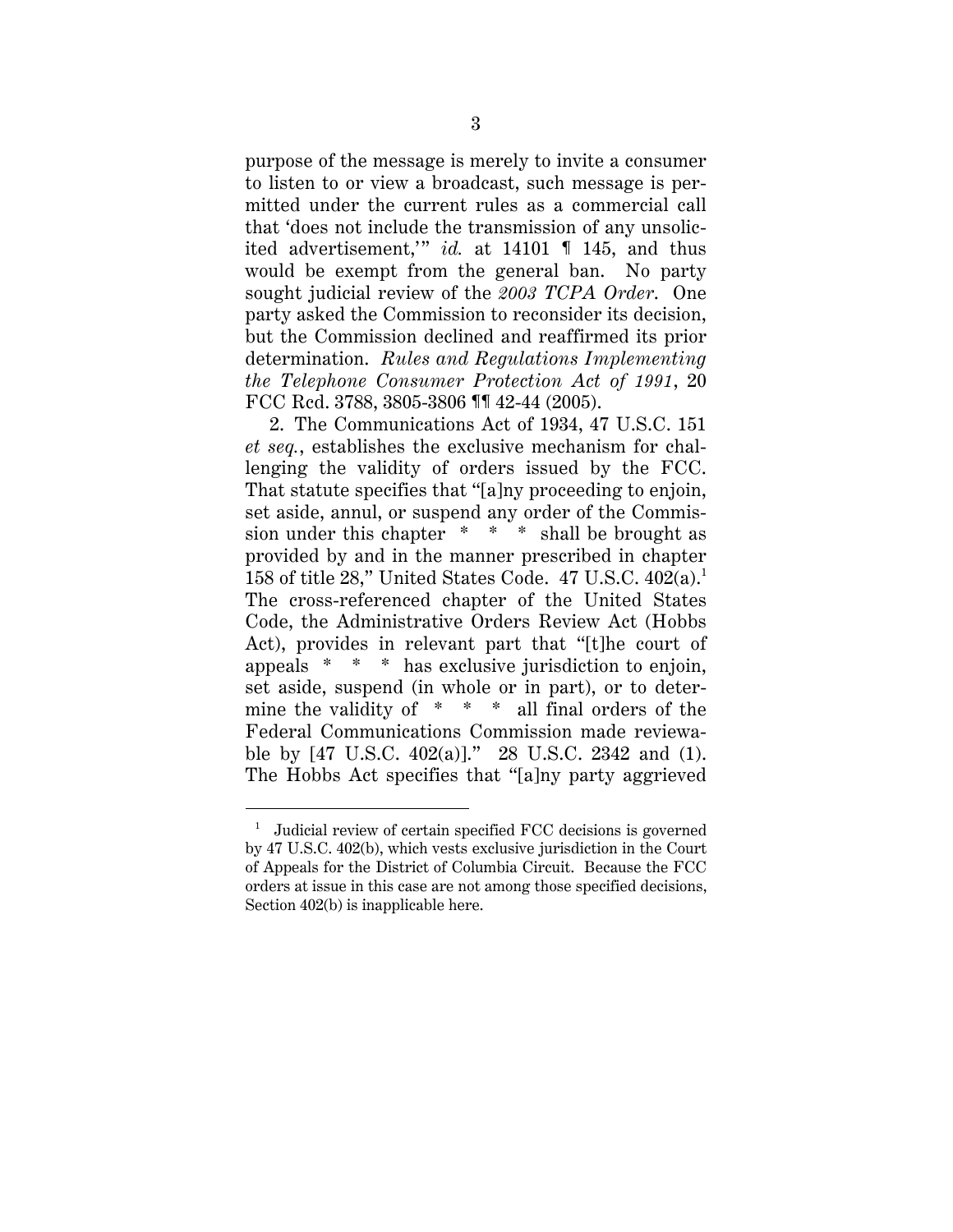by the [FCC's] final order may, within 60 days after its entry, file a petition to review the order in the court of appeals wherein venue lies." 28 U.S.C. 2344.

3. This case involves a private TCPA suit brought against a radio broadcaster. The TCPA creates private rights of action to enforce certain portions of the Act. See 47 U.S.C.  $227(b)(3)$  and (c)(5). Federal and state courts have concurrent jurisdiction over private lawsuits arising under the TCPA. See *Mims* v. *Arrow Fin. Servs.,* 132 S. Ct. 740 (2012).<sup>2</sup>

Petitioner, a New York resident, alleges that in 2005 he received a prerecorded telephone message on his residential telephone line from a local radio station. The message promoted the station's programming and announced that recipients could call in at a specified time for a chance to win a prize. See Pet. App. 3a.

a. In 2005, petitioner filed a complaint in the United States District Court for the Southern District of New York. That court dismissed the complaint for failure to state a claim on which relief could be granted. See *Leyse* v. *Clear Channel Broad.*, *Inc.*, No. 05 CV 6031 HB, 2006 WL 23480 (S.D.N.Y. 2006), aff'd, 301 Fed. Appx. 20 (2d Cir. 2008). The court found that, in the *2003 TCPA Order*, the Commission had "exempted from [Section] 227 the type of prerecorded call at issue here as neither an unsolicited advertisement nor a telephone solicitation." *Id.* at \*2. The court deferred to that Commission determination and dismissed the complaint on the merits. *Id.* at \*3-\*4.

<sup>&</sup>lt;sup>2</sup> The FCC also has authority to enforce the TCPA, 47 U.S.C.  $227(g)(7)$ , as do state attorneys general. See 47 U.S.C.  $227(g)$  and (e)(6).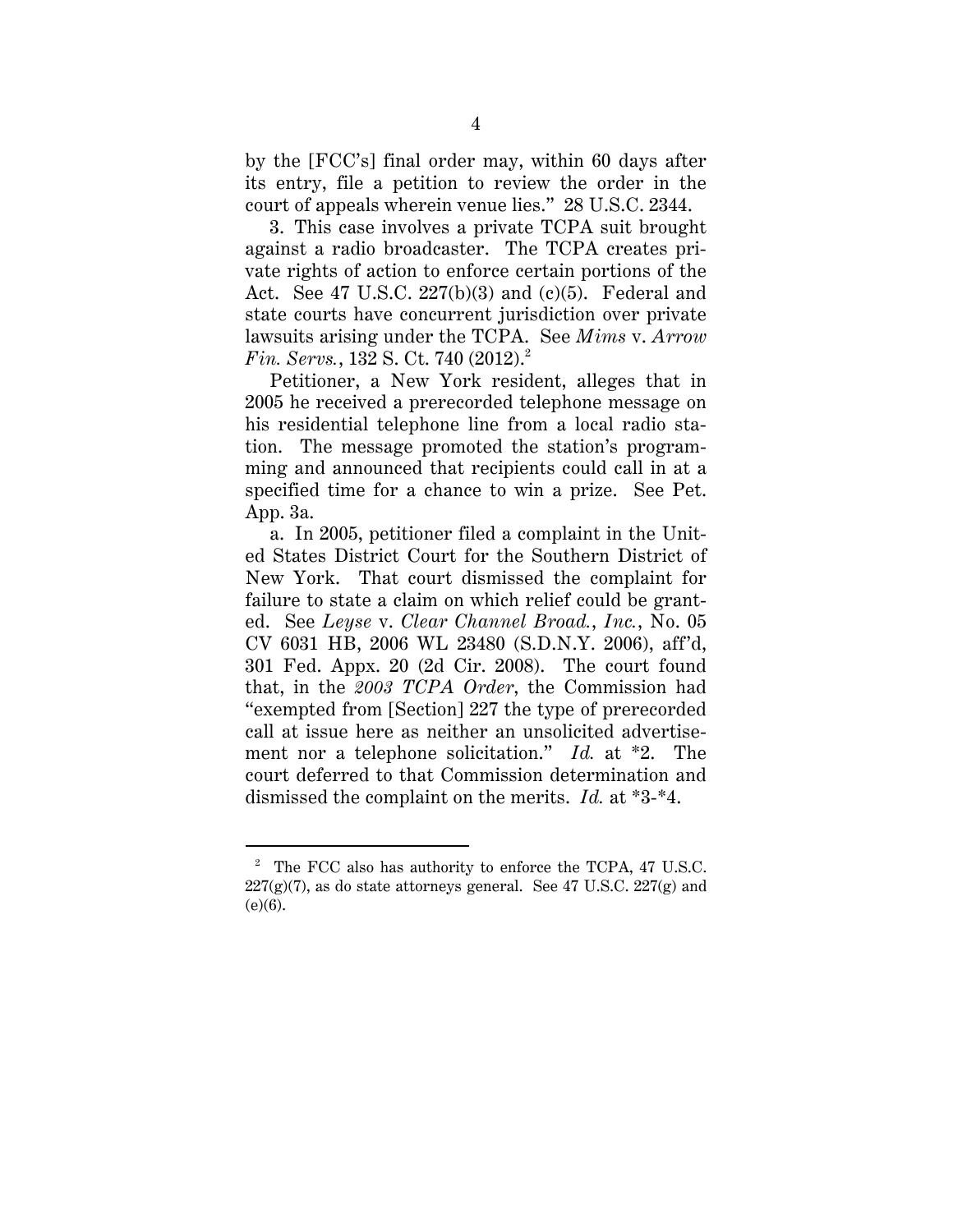On appeal, the Second Circuit asked for the FCC's views on several questions presented by the case. See Pet. App. 82a. The Commission's response explained that a telephone message of this type, which "contains both an invitation to tune into a free radio broadcast at a particular time in order to win a prize and a general promotion for the radio station \* \* \* is permitted under the Commission's rules \* \* \* [and] is not actionable under the TCPA." *Id.* at 92a. The Commission noted its prior determinations in the 2003 and 2005 rulemaking proceedings that, because over-theair broadcasting is free to listeners, "neither telephone messages containing general promotional announcements for broadcast stations nor messages inviting the recipient to listen to specific broadcasts are 'unsolicited advertisements.'" *Id.* at 94a; see *id.* at 87a-88a. The FCC also argued that its "orders are consistent with the TCPA and are otherwise reasonable." *Id.* at 93a. The Commission further explained, however, that "established legal doctrine prohibit [ed] [the Second Circuit] from reviewing the Commission's TCPA Orders by way of collateral attack in a suit between private parties." *Ibid*.

The Second Circuit affirmed dismissal of the complaint on "alternate grounds—namely, there is no subject matter jurisdiction." *Leyse*, 301 Fed. Appx. at 21-22. The court held that the only basis for jurisdiction asserted by petitioner, 28 U.S.C.  $1332(d)(2)(A)$ (creating federal jurisdiction over certain class actions), was unavailable because New York law did not permit a class action for statutory damages under the TCPA. See *Leyse*, 301 Fed. Appx. at 21-22.

b. Four months later, petitioner filed a putative class action under the TCPA in the United States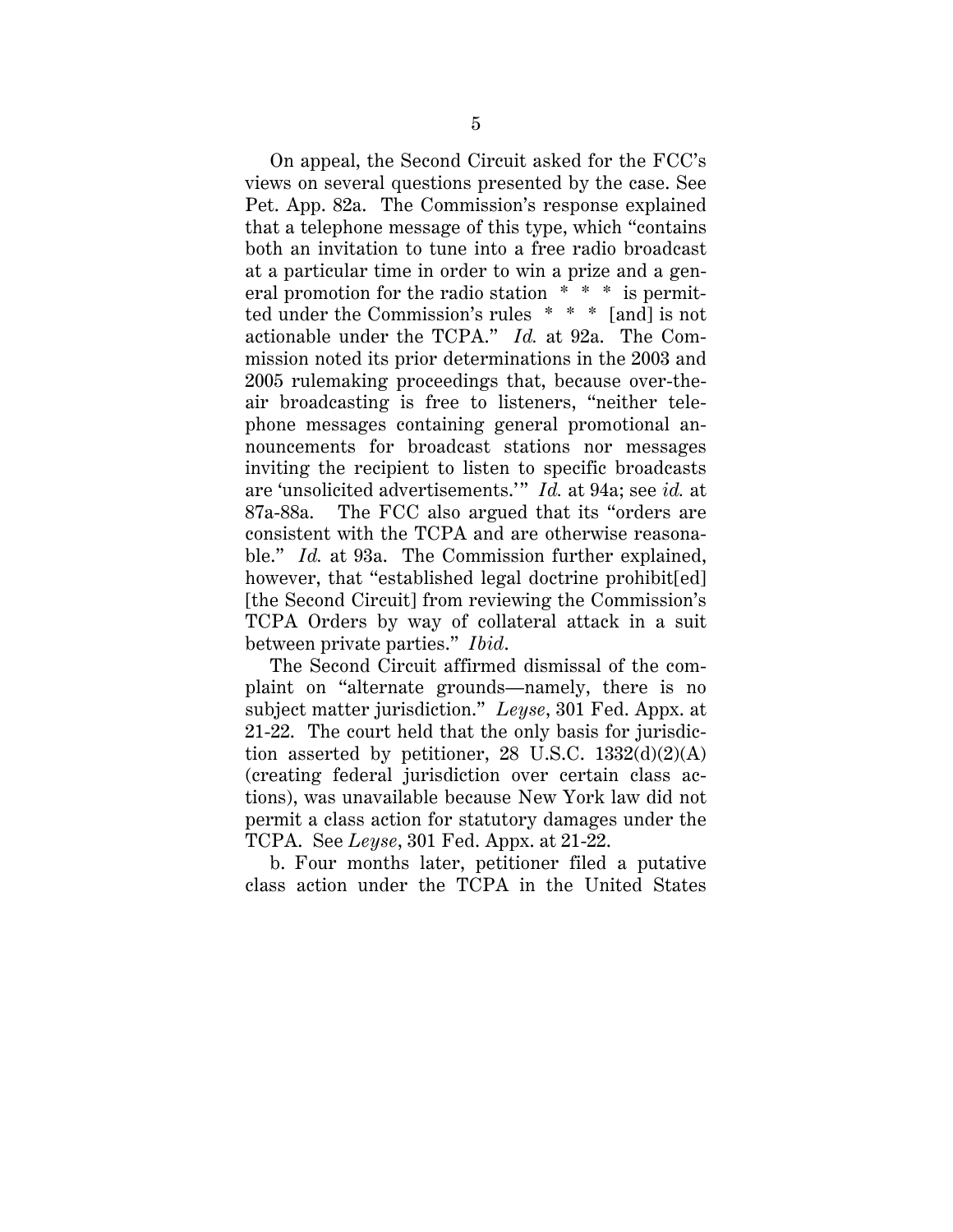District Court for the Southern District of Ohio against the same defendants based on the same prerecorded telephone message. Pet. App. 4a, 74a.

The district court granted defendants' motion to dismiss. See Pet. App.  $72a-79a$ <sup>3</sup> The court explained that the FCC regulations exempted from the TCPA calls that both announce a contest and contain a general promotion for a radio station. See *id.* at 77a. The court held that the FCC's interpretation of the TCPA (as embodied in its regulations) was entitled to deference, and the court found that interpretation to be reasonable. *Id.* at 77a-79a.

c. The court of appeals affirmed. Pet. App. 34a-71a. The court held that the call at issue fell within the FCC's regulatory exemption from the TCPA's prerecorded call prohibitions, *id.* at 47a, and that the regulatory exemption was a reasonable exercise of the Commission's delegated authority to implement the TCPA, *id*. at 58a. In reaching the latter conclusion, the court rejected the argument that the Hobbs Act precluded it from considering the validity of the FCC's implementing regulations in this case, which did not arise under that special review statute. *Id.* at 58a-70a.

d. The FCC, which had not been a party to this private action, became aware of the court of appeals' decision. The Commission sought to intervene for the purpose of seeking rehearing in order to argue that the district court lacked jurisdiction to consider the validity of the FCC regulations. See Mot. for Leave to

<sup>3</sup> The district court held that this Court's decision in *Shady Grove Orthopedic Assocs., P.A.* v. *Allstate Ins. Co.*, 559 U.S. 393 (2010), had removed the impediment to subject matter jurisdiction previously identified by the Second Circuit. See Pet. App. 76a n.1.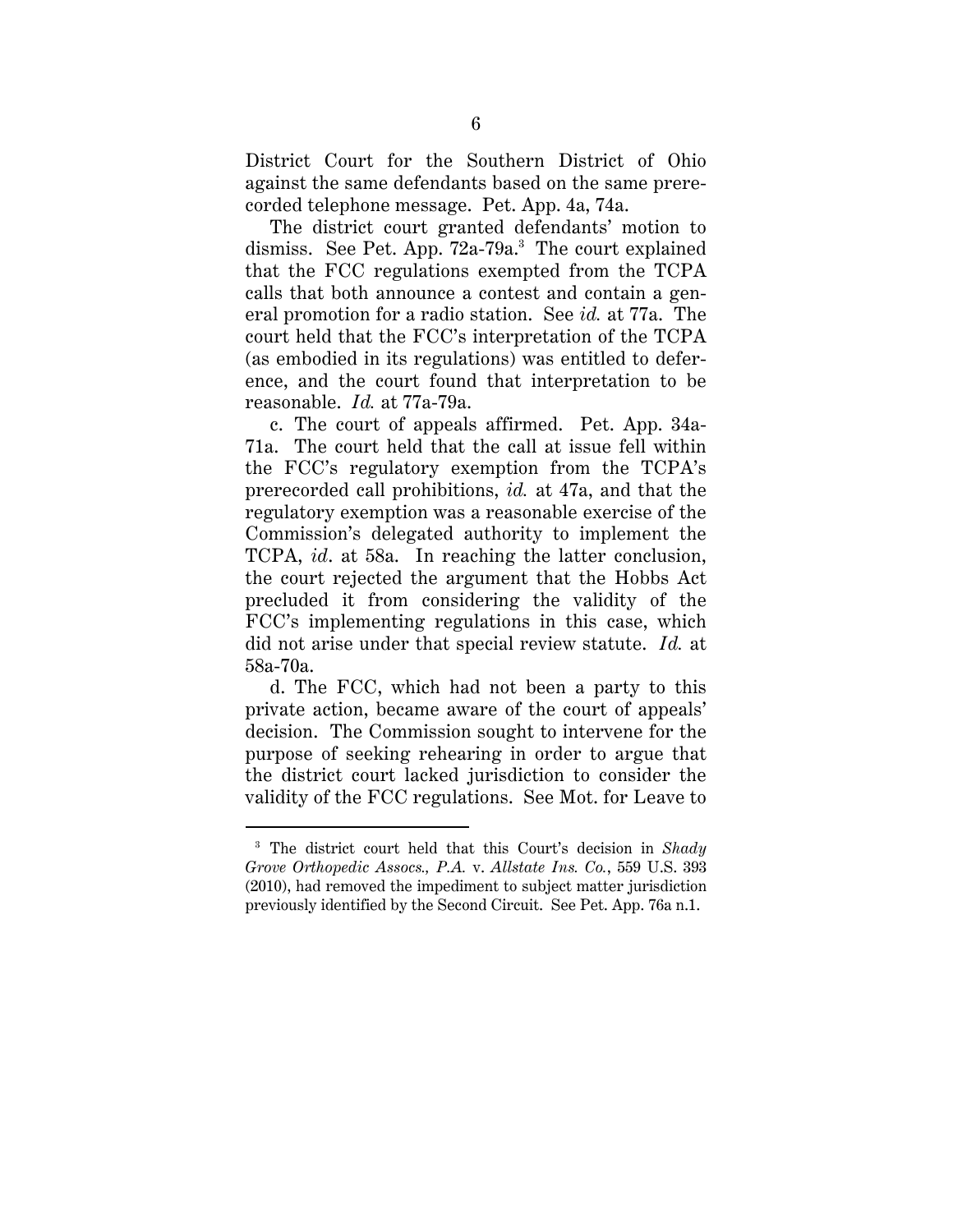Intervene of the Fed. Commc'ns Comm'n 2 (Sept. 19, 2012). The court of appeals granted the motion to intervene, 10-3739 Docket entry No. (Docket entry) 56 (Sept. 27, 2012), and allowed the FCC to file a petition for rehearing. In that petition, the Commission argued that, although the district court had jurisdiction to consider the legality of the defendants' telephone call under the TCPA and the FCC's implementing regulations, it lacked jurisdiction to consider the argument that the FCC regulations were invalid.

The court of appeals panel subsequently issued an amended opinion. Pet. App. 1a-33a. As before, the court held that the prerecorded telephone message about which petitioner complained came within the category of calls that the FCC had exempted from the TCPA's prohibition. *Id.* at 7a-16a. Contrary to its previous determination, however, the court also held that "the district court did not have subject matter jurisdiction to consider [petitioner's] arguments about the procedural invalidity of the FCC regulations" because exclusive jurisdiction to consider such challenges has been committed by the Hobbs Act to the courts of appeals. *Id.* at 2a, 16a-33a.

After the court issued the amended opinion, the FCC withdrew its petition for rehearing, Docket entry No. 111 (Nov. 15, 2013), and the court denied petitioner's petition for rehearing, Pet. App. 80a.4

<sup>&</sup>lt;sup>4</sup> The court of appeals directed that the amended opinion not be published. See Pet. App. 1a n.\*; see also Docket Entry 119 (Jan. 2, 2014) (denying the FCC's subsequent motion that opinion be published).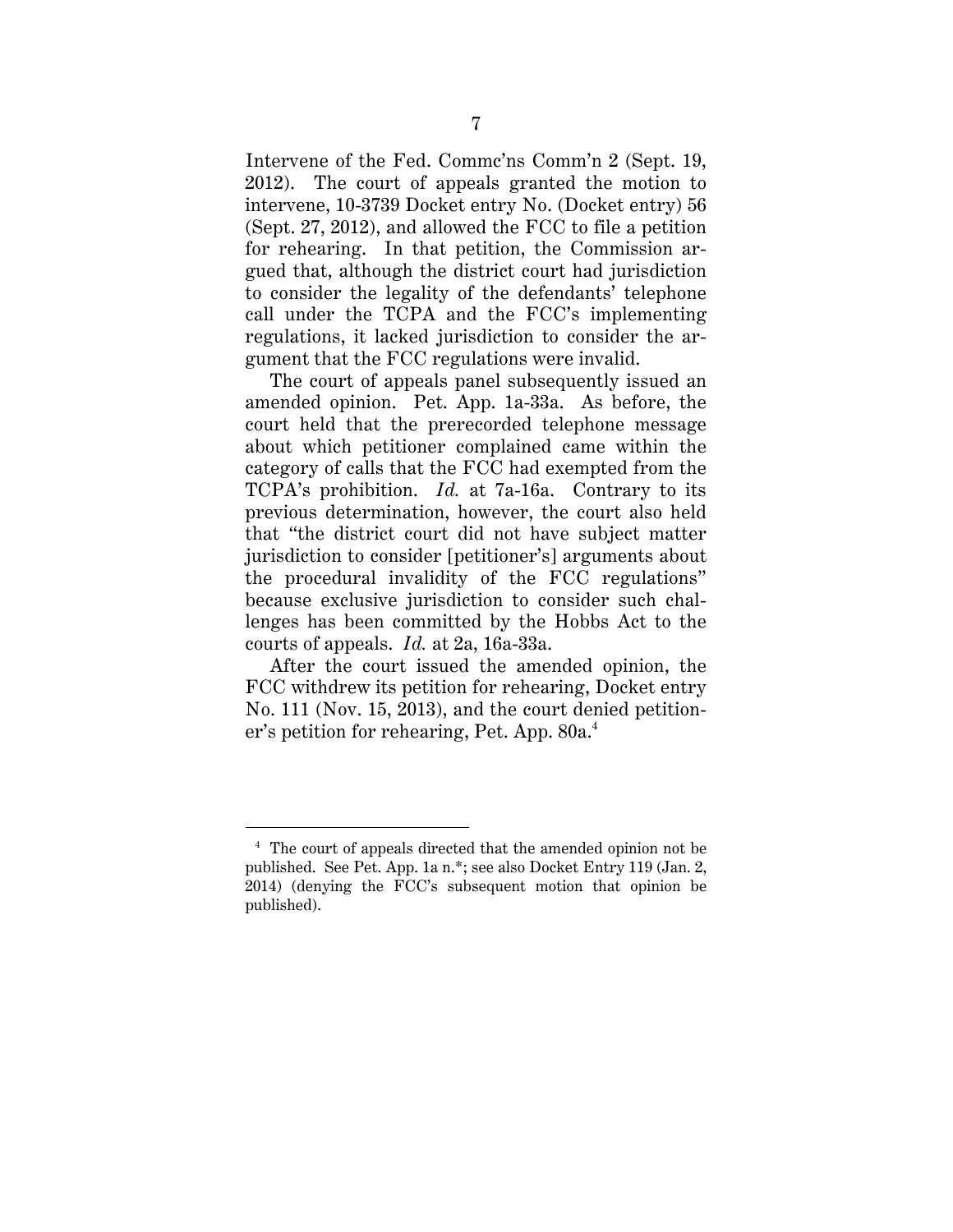#### **ARGUMENT**

The unpublished decision of the court of appeals is correct and does not conflict with any decision of this Court or another court of appeals. Earlier this year, the Court denied a petition for a writ of certiorari raising the same jurisdictional question that is presented here, and there is no reason for a different result in this case. Further review is not warranted.

1. Petitioner contends (Pet. 11-12) that the part of the prerecorded call that he received from a New York radio station promoting that station was outside the scope of the regulatory exemption promulgated by the FCC under its authority delegated by the TCPA. The fact-specific question whether the court of appeals correctly applied the FCC's regulatory exemption is not an issue of sufficient importance to warrant further review.

In any event, the court of appeals correctly held that the "call fits within the TCPA exemption created by the FCC." Pet. App. 16a. The FCC explained in 2003 that a telephone call from a television or radio station whose purpose is "merely [to] invite a consumer to listen to or view a broadcast" is not a "telephone solicitation" within the TCPA restrictions. *2003 TCPA Order*, 18 FCC Rcd. at 14101 ¶ 145. As the court noted, the FCC again considered this question in 2005 and "reaffirm[ed] its position exempting prerecorded calls that invited a 'consumer to listen to or view a broadcast' from §227(b)'s prohibition." Pet. App. 14a. In addition, the court of appeals noted that the "FCC has even opined in its letter to the Second Circuit that the exact call at issue in this case \* \* \* is exempt and therefore permissible under the TCPA." *Ibid*.; see *id*. at 82a, 97a-98a. The FCC's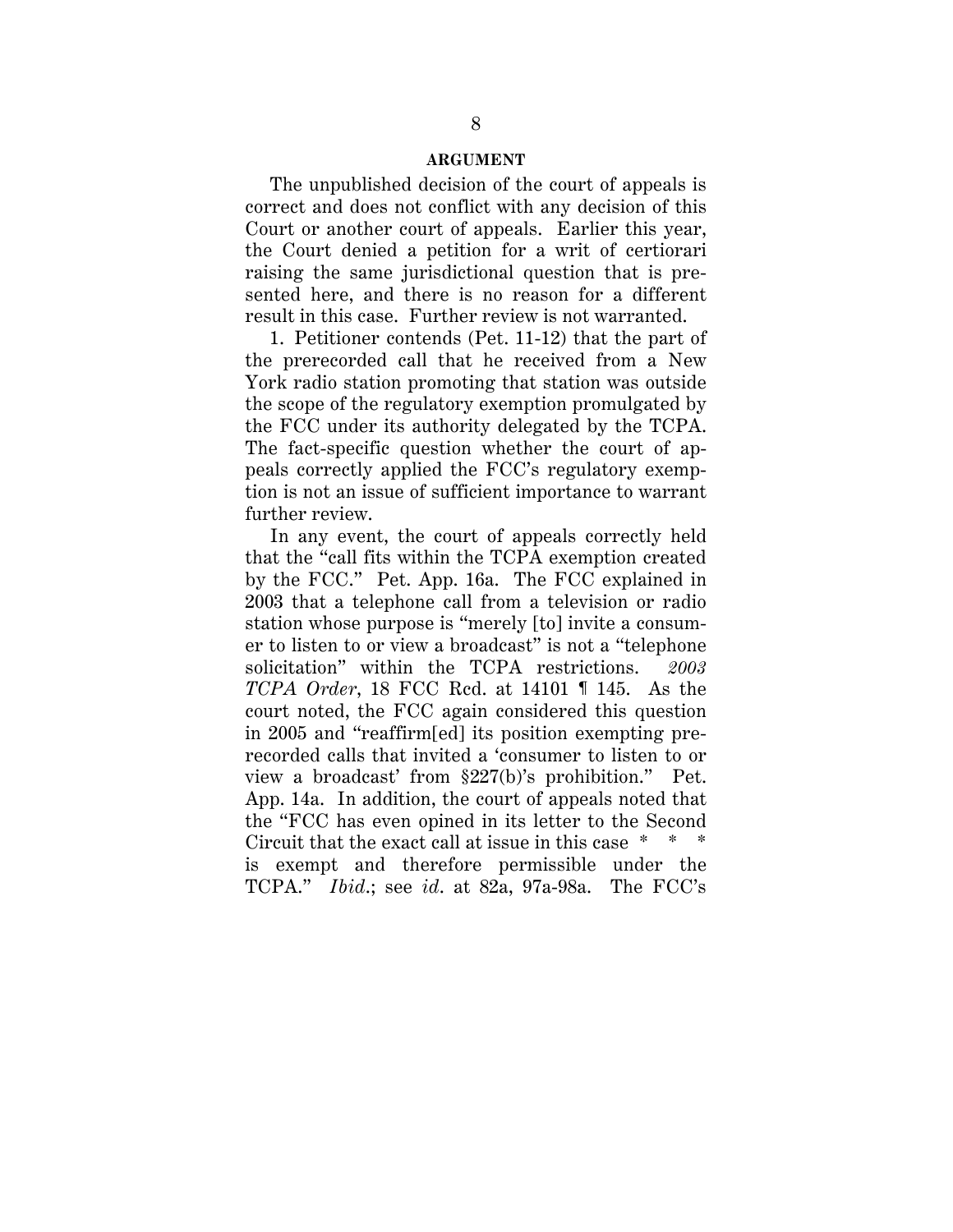analysis of the applicability of its own regulations to the circumstances presented here is, at the least, reasonable. See *Chase Bank USA, N.A.* v. *McCoy*, 131 S. Ct. 871, 880 (2011).

2. Petitioner contends (Pet. 13-25) that the Hobbs Act did not prevent the district court from questioning the validity of the FCC regulation at issue. The court of appeals' interpretation of the Hobbs Act is correct and consistent with that of every other court of appeals that has addressed the issue.

a. Section 402(a) of the Communications Act, 47 U.S.C. 402(a), specifies that (with certain exceptions not applicable here) any challenge to a final order of the FCC must be brought under the Hobbs Act, 28 U.S.C. 2341 *et seq.* The Hobbs Act, in turn, gives the courts of appeals "*exclusive jurisdiction* to enjoin, set aside, suspend (in whole or in part), or to *determine the validity* of" such orders. 28 U.S.C. 2342(1) (emphases added). Contrary to petitioner's contention (Pet. 22-24), FCC orders adopting rules, even those embodying interpretive rulings, are "orders" subject to review under the Hobbs Act. *United States West Commc'ns, Inc.* v. *Hamilton*, 224 F.3d 1049, 1055 (9th Cir. 2000).

Under this review scheme, a party wishing to challenge action by the Commission must file a petition for review in the appropriate court of appeals within 60 days of the action's publication in the Federal Register. See 28 U.S.C. 2342(1); 47 U.S.C. 402(a). "[A] statute which vests jurisdiction in a particular court cuts off original jurisdiction in other courts in all cases covered by that statute." *Telecommunications Research and Action Ctr.* v. *FCC*, 750 F.2d 70, 77 (D.C. Cir. 1984) (discussing the same Communications Act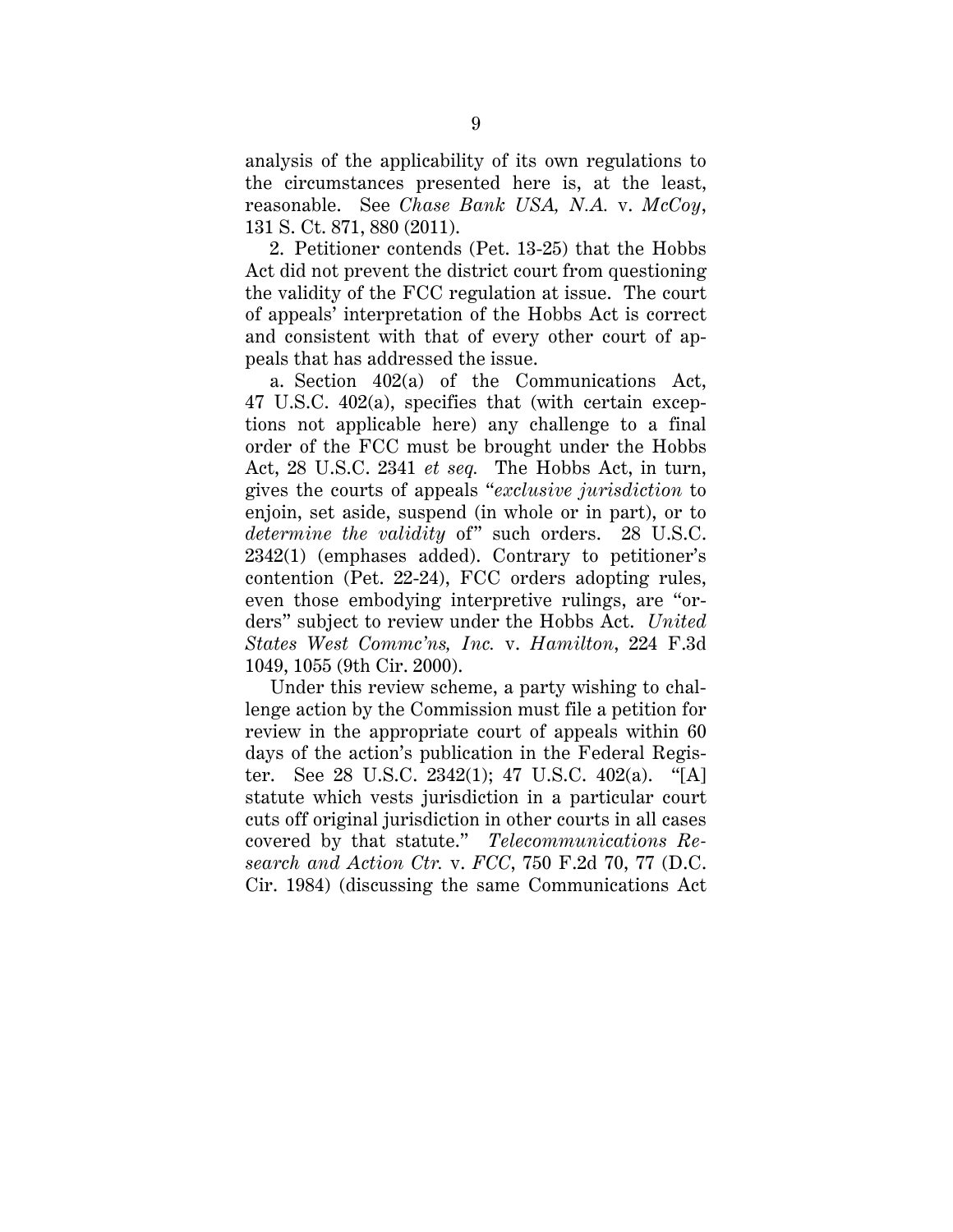scheme), cert. denied, 410 U.S. 1039 (1989); see *FCC* v. *ITT World Commc'ns, Inc.*, 466 U.S. 463, 468 (1984) (explaining that the "appropriate procedure for obtaining judicial review of the agency's disposition of [regulatory] issues [is] appeal to the Court of Appeals as provided by statute"); Pet. App. 32a.

Petitioner contends that his complaint was not subject to the Hobbs Act because it was brought "to obtain statutory relief from respondents, not to 'enjoin, set aside, annul or suspend' an agency's order." Pet. 13 (capitalization altered). But neither the Communications Act nor the Hobbs Act suggests that jurisdiction should turn on the identity of the defendant, or on whether a suit *directly* challenges the validity of a Commission regulation. The Hobbs Act's jurisdictional limitations are "equally applicable whether [a party] wants to challenge the rule directly . . . or indirectly, by suing someone who can be expected to set up the rule as a defense in the suit." *CE Designs Ltd.*  v. *Prism Bus. Media, Inc.,* 606 F.3d 443, 448 (7th Cir. 2010) (quoting *City of Peoria* v. *General Elec. Cablevision Corp.*, 690 F.2d 116, 120 (7th Cir. 1982)) (alterations in original), cert. denied, 131 S. Ct. 933 (2011).

It is clear from petitioner's filings in the court of appeals that the alleged invalidity of the FCC's regulations was critical to the success of his lawsuit. See*, e.g.,* Pet. C.A. Br. 15-40. In that circumstance, the Hobbs Act scheme precludes collateral attack on the FCC's order. If the *effect* of the suit is to invite the reviewing court to "determine the validity of [a] final order[]" of the FCC, 28 U.S.C. 2342(1), a district court does not have jurisdiction to consider that claim.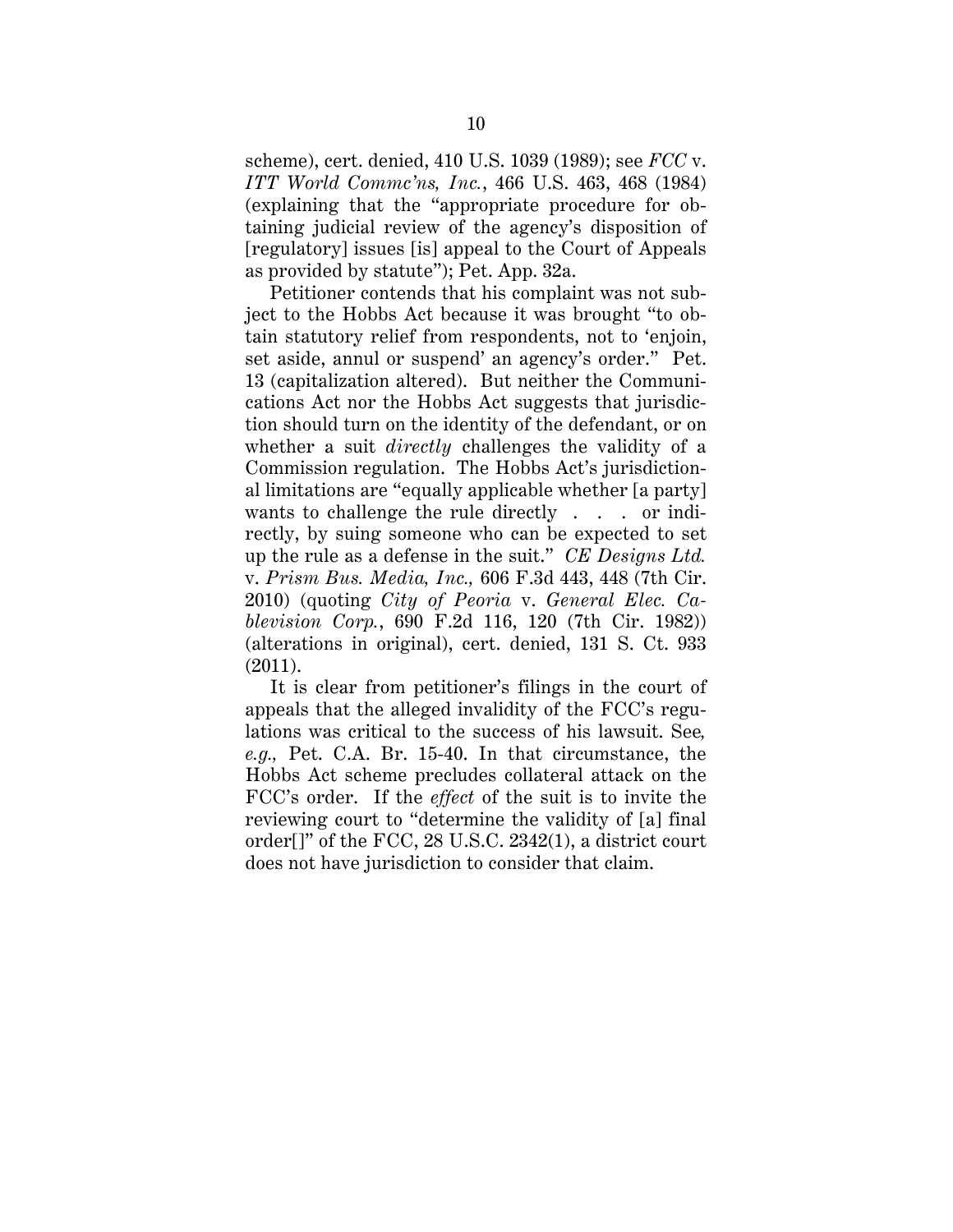The fact that "the FCC was not a party" to petitioner's lawsuit (Pet. 16) is likewise irrelevant. That a challenge to an FCC order "arises in a dispute between private parties makes no difference." *CE Designs*, 606 F.3d at 448. "To hold otherwise merely because the [TCPA] issue has arisen in private litigation would permit an end-run around the administrative review mandated by the Hobbs Act." *Nack* v. *Walberg*, 715 F.3d 680, 686 (8th Cir. 2013), cert. denied, 134 S. Ct. 1539 (2014).

Contrary to petitioner's view, the (initial) absence of the FCC as a party in this case underscores the practical wisdom of the Hobbs Act's scheme of exclusive jurisdiction. The FCC was not even aware of this case until after the panel issued its first decision, even though the legality of its regulations was a central issue. The jurisdictional scheme enacted by Congress ensures that the FCC, and not just private parties named as defendants in litigation, will be in a position to defend the validity of FCC actions.<sup>5</sup>

b. The court of appeals' resolution of the jurisdictional question presented here is consistent with the decisions of all other courts of appeals to have addressed the issue. See, *e.g., Self* v. *BellSouth Mobility, Inc.*, 700 F.3d 453, 461-464 (11th Cir. 2012); *Qwest* 

 $\ddot{\phantom{a}}$ 

<sup>&</sup>lt;sup>5</sup> Those dissatisfied with existing Commission orders are not without recourse. As the court of appeals recognized, if a party wishes to challenge the lawfulness of an FCC regulation after the 60-day period for direct Hobbs Act review has expired, it may either petition the FCC for a declaratory ruling, 47 C.F.R. 1.2, or ask the agency to initiate a new rulemaking proceeding, 47 C.F.R. 1.401. Pet. App. 32a; see *ITT World Commc'ns*, 466 U.S. at 468 n.5; *City of Peoria*, 690 F.2d at 121; *United States* v. *Any and All Radio Station Transmission Equip*., 207 F.3d 458, 463 (8th Cir. 2000) (en banc), cert. denied, 531 U.S. 1071 (2001).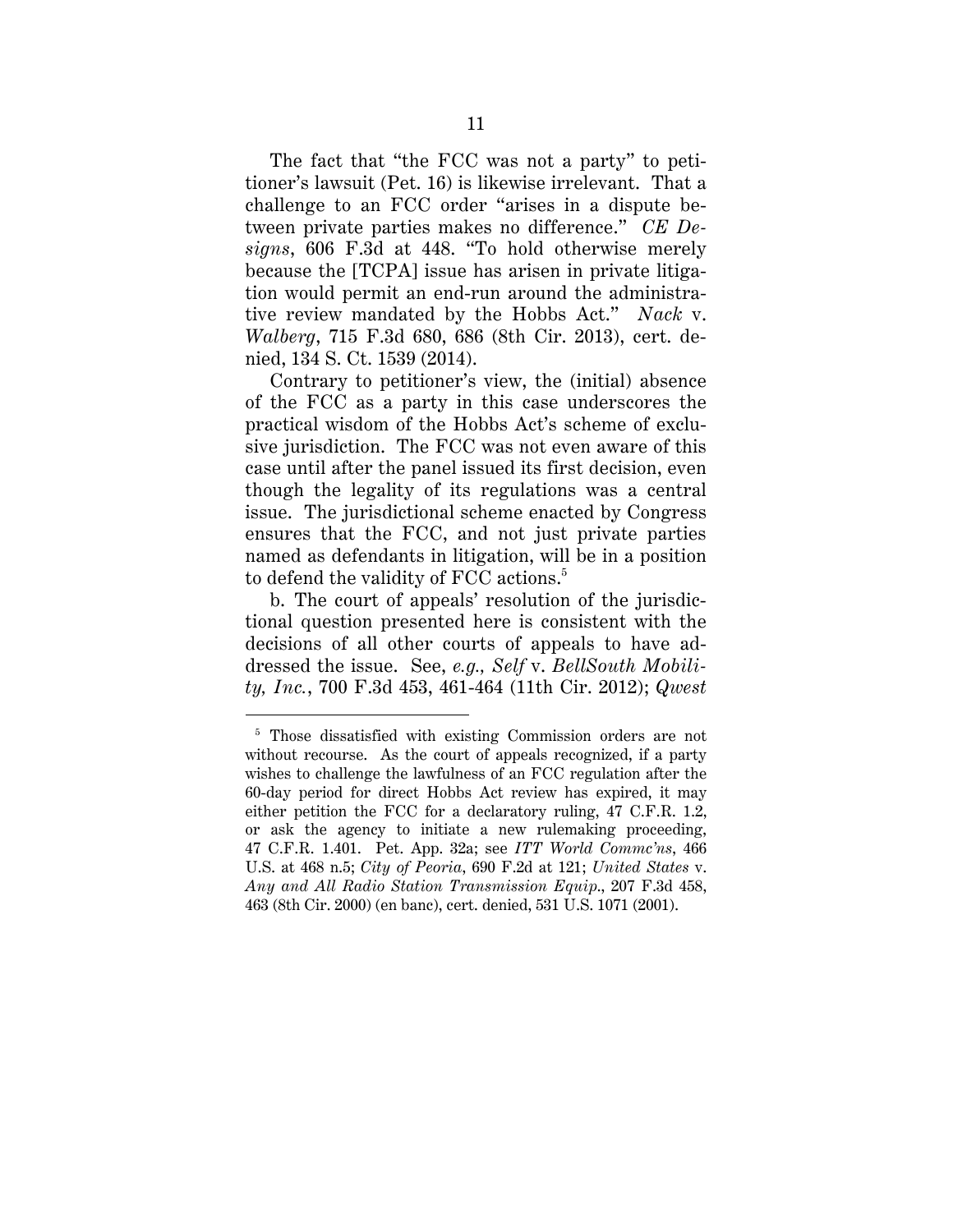*Corp.* v. *Public Utils. Comm'n*, 479 F.3d 1184, 1192 n.6 (10th Cir. 2007); *Vonage Holdings Corp.* v. *Minnesota PUC*, 394 F.3d 568, 569 (8th Cir. 2004) ("No collateral attacks on the FCC order are permitted" in privateparty litigation.); *United States* v. *Dunifer*, 219 F.3d 1004, 1007 (9th Cir. 2000) ("By its terms, [the statute's] jurisdictional limitations apply as much \* \* \* to affirmative defenses as to offensive claims."); *In re NextWave Personal Commc'ns*, 200 F.3d 43, 54 (2d Cir. 1999) (Because "jurisdiction over claims brought against the FCC in its regulatory capacity lies exclusively in the federal courts of appeals," a district court "lack[s] jurisdiction to decide" cases arising out of FCC orders.), cert. denied, 531 U.S. 924 (2000); *Bywater Neighborhood Ass'n* v. *Tricarico*, 879 F.2d 165, 167 (5th Cir. 1989); *Telecommunications Research & Action Ctr.*, 750 F.2d at 75; *City of Peoria*, 690 F.2d at 119 (describing challenge to FCC rule in private-party district court litigation as having been "brought in the wrong court at the wrong time against the wrong party").6

This Court recently denied a petition for a writ of certiorari presenting the same jurisdictional question under the Hobbs Act. See *Walberg* v. *Nack*, 134 S. Ct. 1539 (2014). The same result is warranted here.

c. Finally, this case is an unsuitable vehicle for the Court's consideration of the jurisdictional question

 $\ddot{\phantom{a}}$ 

<sup>6</sup> Case law involving other agencies covered by the Hobbs Act, 28 U.S.C. 2342, similarly holds that collateral review of agency orders is barred. See, *e.g.*, *Daniels* v. *Union Pac. R. Co.*, 530 F.3d 936, 940-941 (D.C. Cir. 2008) (Federal Railroad Administration); *United States* v. *Interlink Sys., Inc.*, 984 F.2d 79, 82-83 (2d Cir. 1993) (Federal Maritime Commission).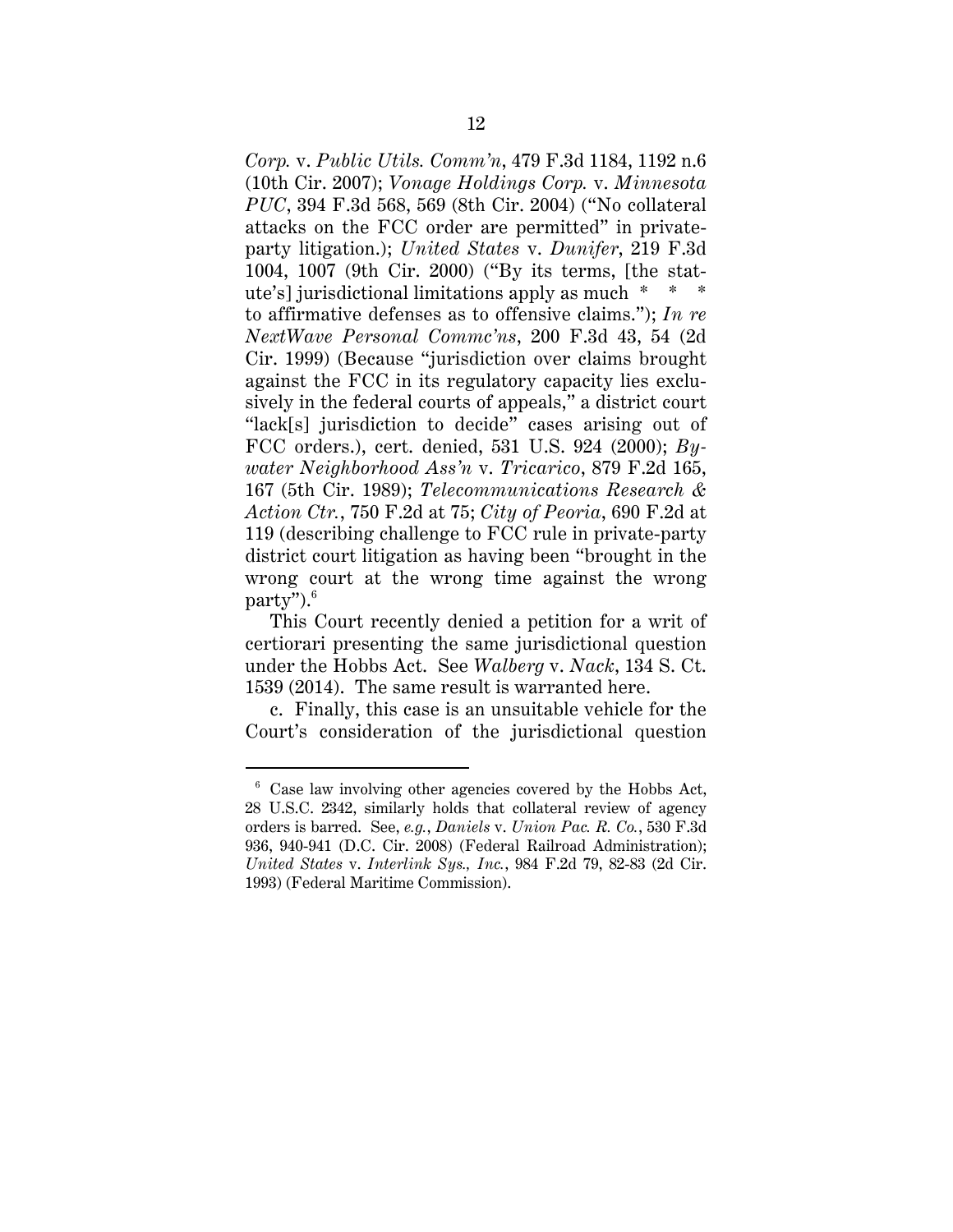because reversal of the Sixth Circuit's jurisdictional holding would not affect the outcome of the suit. In the court of appeals' first decision in this case, the court determined (consistent with the position of petitioner here) that it had jurisdiction to consider the validity of the FCC's rules. See Pet. App. 58a-70a. The court held, however, that the rules were valid, see *id.* at 57a-58a, and it therefore ruled against petitioner on the merits. Petitioner thus could not prevail in this case even if the Court reversed the court of appeals' subsequent determination that the district court lacked jurisdiction to consider petitioner's collateral challenge to the FCC regulations.

3. Petitioner argues at length (Pet. 25-32) that the FCC rules he challenges are not entitled to deference on judicial review. Because the court of appeals correctly held that it lacked jurisdiction to review those rules, Pet. App. 23a-33a, the question of the proper level of deference attendant to such review is not presented here. In any event, the court of appeals correctly determined that the FCC's use and explication of its TCPA exemption authority is entitled to deference. *Id.* at 18a-19a.

Petitioner also contends that the FCC rules he challenges are "arbitrary and capricious, and constituted an abuse of discretion." Pet. 33 (capitalization altered); see Pet. 33-41. Because the court of appeals correctly held that it lacked jurisdiction to consider the validity of the rules, see Pet. App. 23a-33a, the question whether the rules are valid is not properly presented here. In any event, the court of appeals in its earlier decision correctly rejected petitioner's challenge. See *id*. at 57a-58a. Even if the Hobbs Act's jurisdictional bar were inapplicable here, the